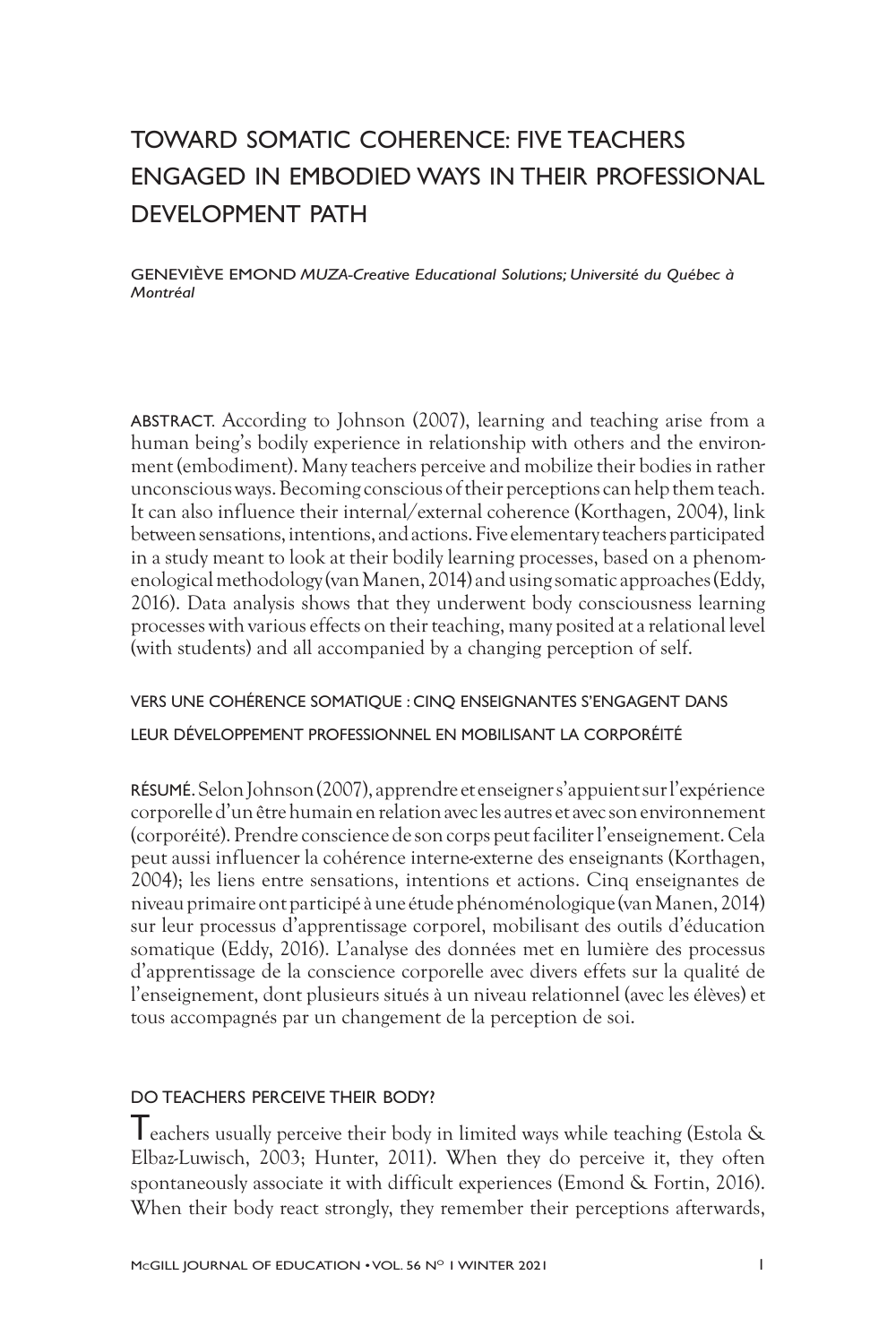even though memories are often muted by a back-and-forth experience of desensitization (Kepner, 1993), a momentary disconnection with their senses. Although teachers feel and perceive themselves while teaching, their feelings and perceptions often remain unconscious or unavailable to them in the lived moment (Emond, 2015). Please note that the word body is singular throughout the text (even when the subject is plural) because I want to put emphasis on the singular act of body perception.

Human beings can learn how to better access their own lived body (set of inter-related physical, emotional, and cognitive sensations) while performing an action in the living moment. Perceiving their lived body can be useful for professionals as teachers. To help them understand what is going on in their own body, perceptions can be recalled afterwards using recovery techniques to return as close as possible to the original lived teaching moment. Reflecting on this recovery can influence later teaching experiences. Even though curricula that engage bodily learning processes are rarely included in teacher education programs (Ergas 2017; Green & Hopwood, 2015), some researchers and teachers work with the lived body of elementary school teachers, physical education teachers (Giles, 2010; Hunter, 2011) and health professionals (Lachance et al., 2018; Winther, 2015).

This work began some twenty years ago (especially Noddings, 1984, among other pioneers), followed more recently by a new wave of researchers questioning the supremacy of mind (over body) in education, learning, and professional development. Other fields of study, such as holistic education (Miller & Nigh, 2017), feminism (Butler, 1993; Gilligan, 1982) and many Indigenous traditions and research (Klein, 2008), have also been endorsing a whole (wholistic) experiential approach to education and human self-reflection, engaging various ways of knowing and levels of consciousness, and considering an integrated bodymind.

It is more widely understood today that the body as a whole, conceptualized as soma, the lived body (Hanna, 1986), if felt in conscious ways while teaching, can probably enhance and even accelerate learning for many individuals, teachers themselves, and their students as well (Eddy, 2016; Green & Hopwood, 2015; Miller& Nigh, 2017). The felt lived body represents the inside part of an equation that links internal and external aspects of teaching. When teachers are aware of what goes on inside their body while teaching and can use their insights appropriately, they gain internal/external teaching coherence, as stated by Korthagen (2004), a leader in holistic reflection and teacher training. Korthagen refers to a concept called core reflection, which suggests reflection happens when internal and external aspects of teaching are bridged. Building on Korthagen's internal/ external teaching coherence concept, somatic coherence includes body sensations when connecting with the 'inside' side of teaching experience. Working with the 'inside', many teachers gain teaching quality and effectiveness while strengthening their well-being and health.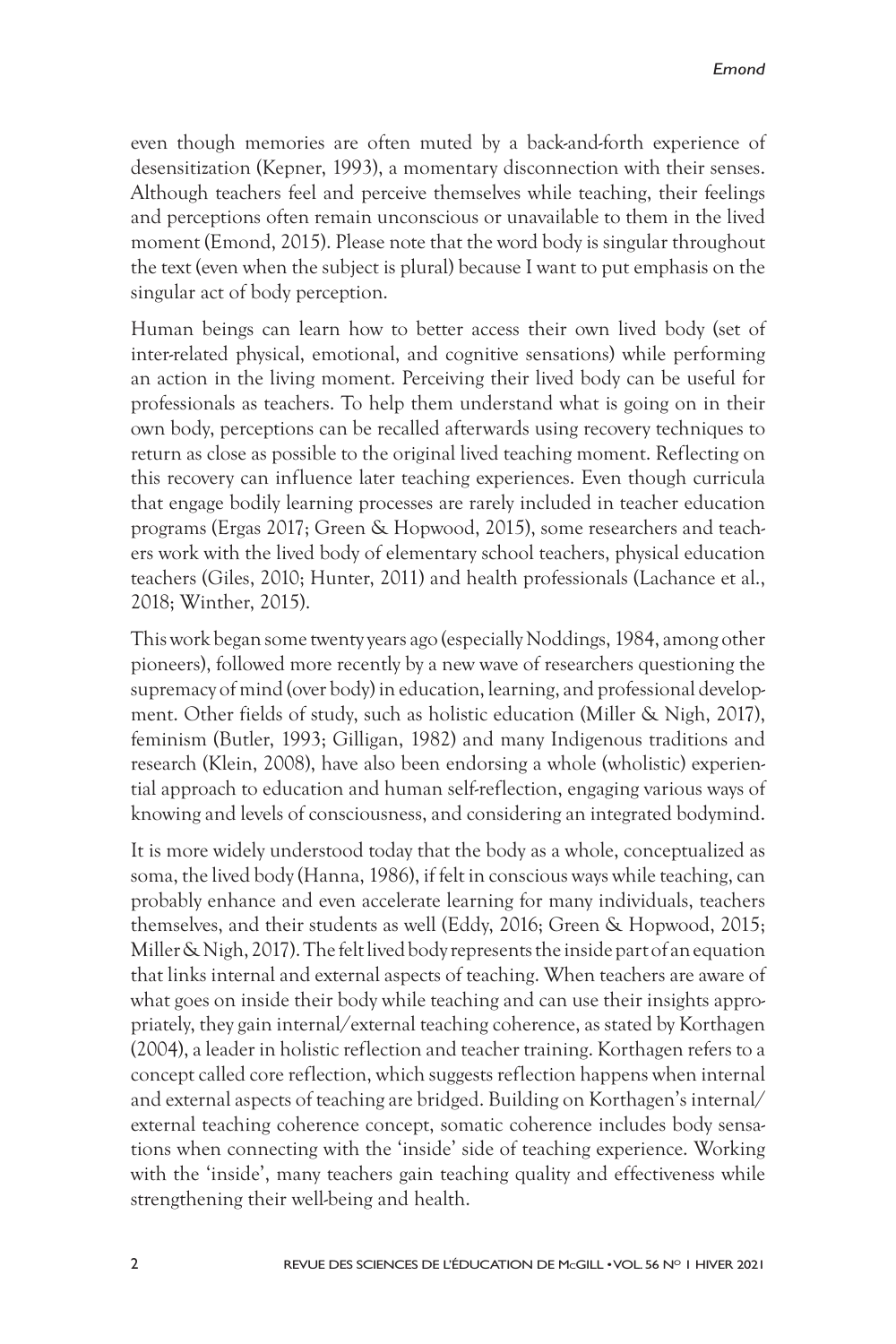## TEACHERS' EMBODIMENT

But how can being somatically in touch with their own body (viz., embodiment) help teachers develop their teaching coherence? My doctoral thesis (2018)<sup>1</sup> digs into this question, while pursuing two main objectives:

- 1. Understand the embodiment consciousness learning process of teachers.
- 2. Gather teachers' perceptions and reflections on this learning process with regard to their internal/external coherence.

My conceptual framework was constructed around the notion of dynamic embodiment (Sheets-Johnstone, 2015), a human being's bodily experience of self, others, and the environment, as previously defined as well by Johnson (2007), a body philosopher. Embodiment is embedded in the continuous movement of external sense perception, proprioception (the internal or sixth sense), graviception (the relationship with gravity), and kinesthetic self-perception (kinesthesia: the sense of movement). It is linked to a phenomenology of practice of daily professional life at each lived moment (van Manen, 2014), also called our lived experience. Phenomenology studies human beings' lived experience from one moment to the next, approaching experience as much as possible to how it is lived in the present moment.

Dewey (1938) theorized the concept of experience, which for him, was central to learning. Experience creates a foundation for learning throughout the lifetime. Our experience is also the source of our learnings. Dewey believed that it is only through experience that human beings can interact with their environment, within which socially constructed institutions are embedded. This interaction is only possible because we have a body that enables us to feel the world around us and the world within us, namely, coming from our sensations. In this regard, in education and pedagogy, we can consider Dewey as one of the fathers of embodiment.

## *Exploring Teachers' Feelings and Perceptions*

Learning embodiment consciousness is a combination of both learning to feel and learning to act. Furthermore, this type of learning engages in reflection in an experiential reality that is both relational and environmental (Figure 1). Five dimensions of embodiment are represented in Figure 1: Feeling, Acting, Reflecting, Relations, and Environment.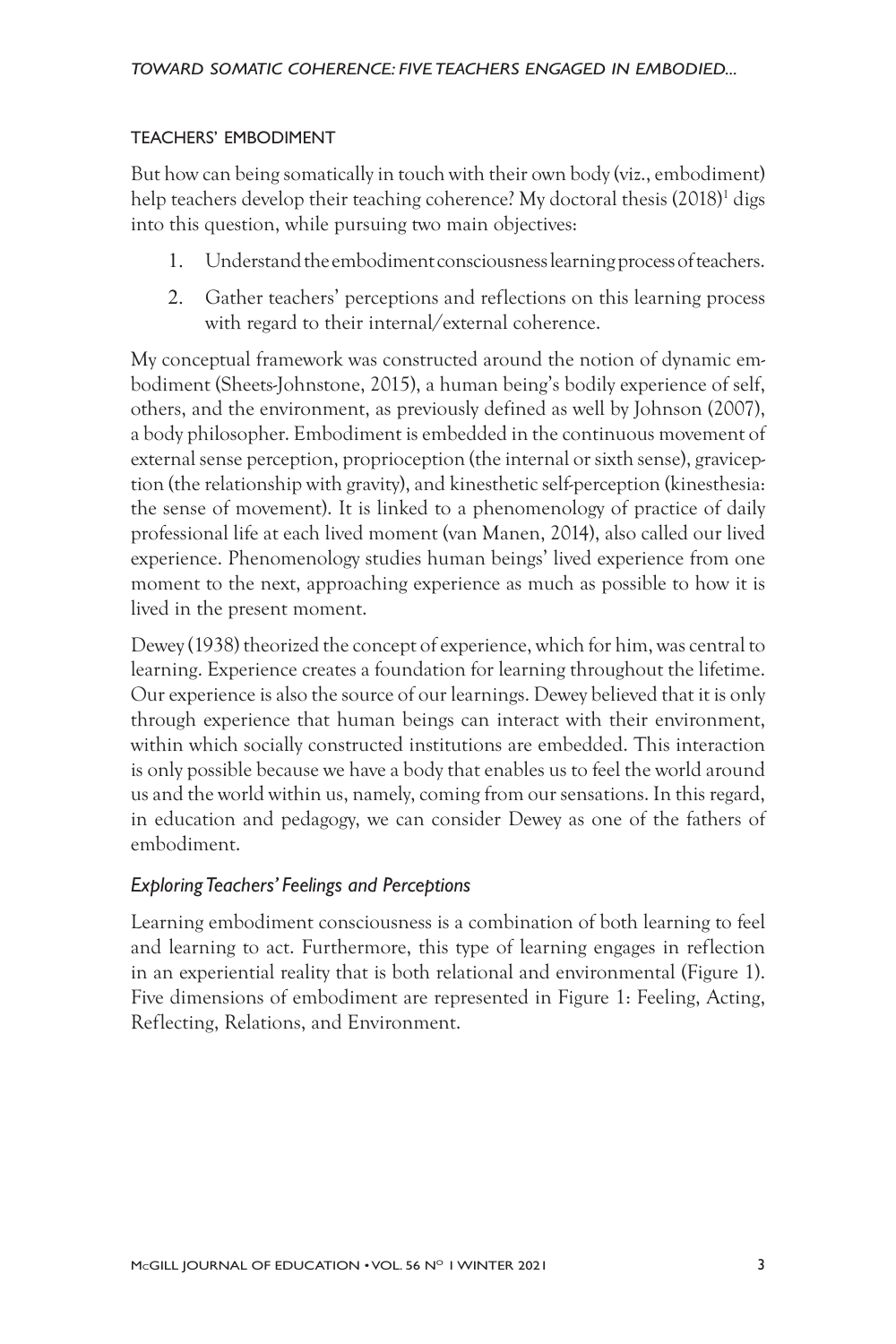

FIGURE 1. *Dimensions of Embodiment (translated from the French, Emond's auto-constructed model, 2018)*

Feeling engages body perception, using all the senses. Perceiving sensations engages the individuals in a movement of becoming conscious that often leads to feeling differently from before. Perception relates to the consciousness of interrelated sensations coming from inside or outside the body: physical, such as the feelings of muscles or bones, pressure in the stomach, touch on the skin; emotional, such as sadness, anger, joy; and cognitive, taking the forms of words, phrases, ideas, images, etc. The active dimension, as a dynamic relational process, represents teaching practice in action, a self-regulated mediation process between a teacher and student/s to foster student learning. Engaging in reflection — by talking or writing about it  $-$  occurs in a flexible temporality that travels from the pre-reflective grasp preceding action to reflection-in-action and reflection-onaction. Such reflection positions teachers in relation to their feelings and actions. The relational dimension of embodiment includes qualities such as empathy and intersubjectivity, all embedded in spatiotemporal and socio-institutional environmental settings.

## *Guiding Teachers Toward Internal/External Coherence*

Korthagen and his colleagues developed two teacher education models: the onion model (2004, p. 80) and the ALACT model (2005, p. 49) [Action, Looking back on the action, Awareness of essential aspects, Creating alternative methods of action and Trial; hereafter referred to as ALACT]. I used both models to explore the relationship between what is going on inside teachers as human beings in a professional practice (the internal side) and their actions in their environment, understood here both as spatiotemporal environment and socio-institutional environment — the school (the external side).

In the onion model, Korthagen presents six levels of reflection by which teachers can look at their own actions and monitor their professional development, so as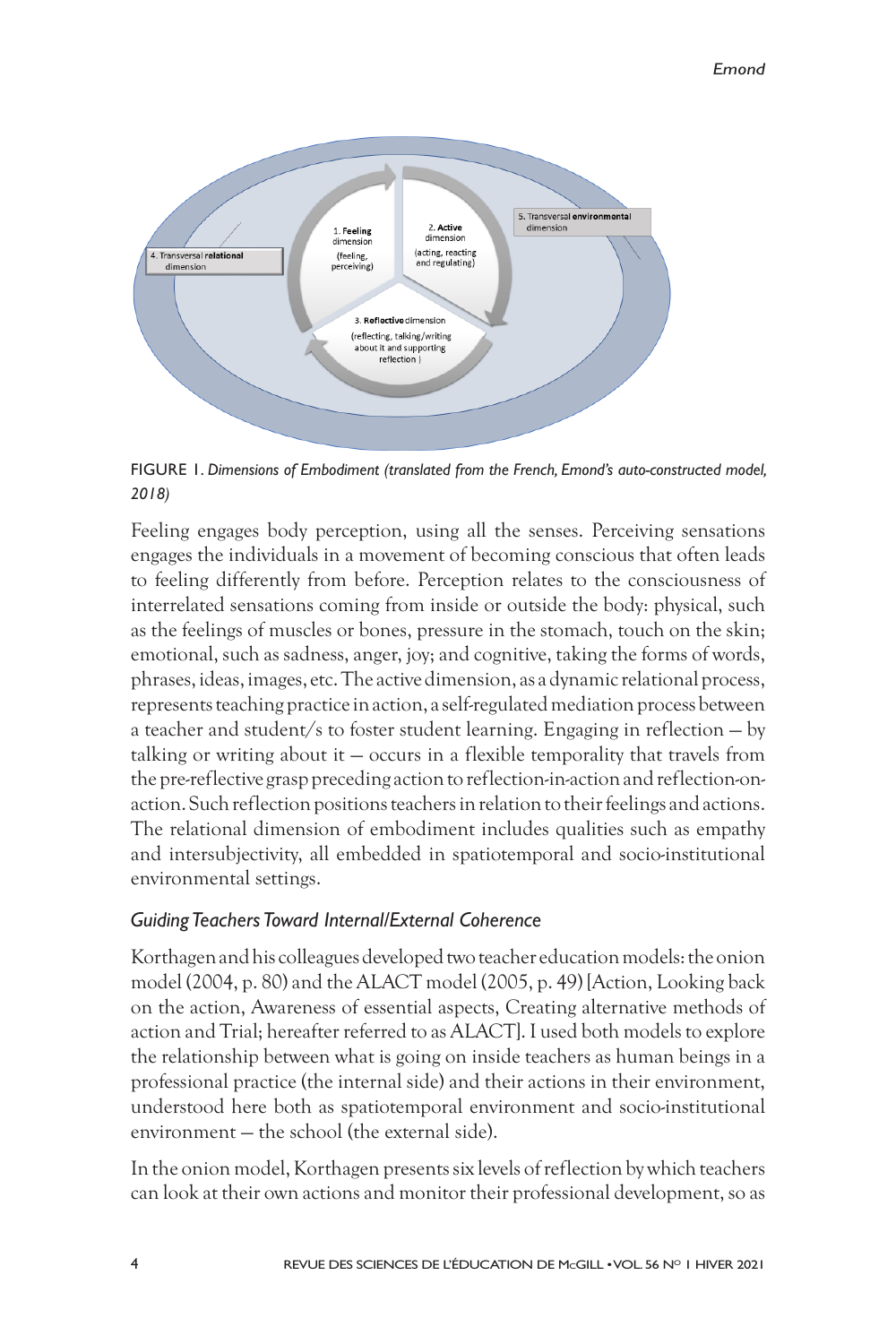to change their practices to gain continuous quality and efficiency. Korthagen organizes his onion model into three internal levels (mission, identity, and beliefs) and three external levels (competencies, behaviours, and environment). All six levels together lead teachers to closely examine the combined components of their internal/external coherence as described by Korthagen as the relationship between the teachers' sensations and intentions (internal perception) and their actions. From the inside (mission) to the outside level (environment), Korthagen asks six specific questions to teachers: 1) What inspires me? or What greater entity do I feel connected with? 2) Who I am (in my work)? 3) What do I believe? 4) What I am competent at? 5) What do I do? and 6) What do I encounter? (What I am dealing with?).

The ALACT model (Korthagen & Vasalos, 2005) is combined with the onion model to better guide the student-teachers' and teachers' reflections. With the help of mentors and peers, teachers are invited to follow the five different steps of the ALACT model through a circle. The first step (Action) and the fifth step (Trial) come together to close the circle.

I have added a somatic component to Korthagen's models by slightly modifying some of the six questions Korthagen asked to teachers (reference to the six questions presented in the onion model<sup>2</sup>). I therefore talk of somatic internal/ external coherence. Korthagen and Vasalos drew answers from teachers who integrated their emotional responses into a cognitive mode of understanding. Even though the teachers they interviewed shared some somatic components of their feelings, Korthagen and Vasalos did not posit that they would explicitly localize these physical sensations. I questioned the teachers more directly and explicitly, this so as to empower them in their lived body perception, thus fostering an embodied professional development path.

## LEARNING AND TEACHING SOMATIC COHERENCE

Based on Korthagen's frameworks for teachers' supervision, I explored how to use a non-directive professional development mentoring approach (Paul, 2009) to help teachers gain a more balanced and attuned perception of their body, all the while renewing their vision and enhancing their reflections on their teaching. Five teachers took part in the study<sup>3</sup>, held between October 2016 and June 2017. They were volunteers among 17 in-service teachers enrolled in a professional master's course of teaching analysis offered at the University of Sherbrooke (Quebec, Canada). The participants were interviewed prior to engaging in four somatic workshops offered to the group; at the end of the process, they took part in an interview with two peers, based on a filmed teaching sequence. They also wrote in a personal logbook and participated in an online forum.

The workshop pedagogy was both experiential and reflective. It was experiential in that I used somatic exercises to help the teachers learn to feel their lived body differently and more profoundly, for themselves and with others. It was reflective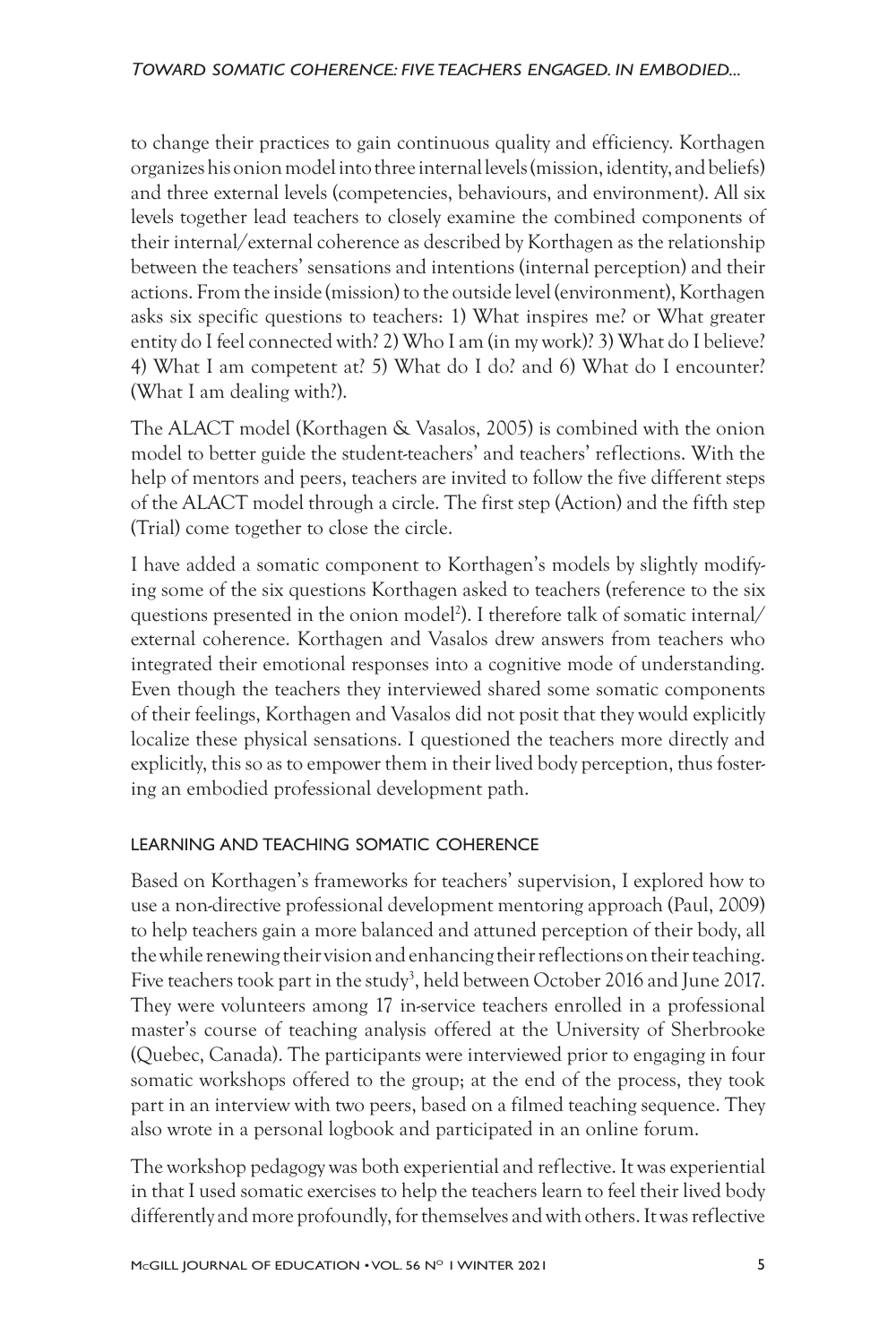in that I guided the teachers through the bodily material gathered to discover meaning, on one hand, and to observe their teaching, on the other. I also used grids to support the teachers' learning in the workshop activities.

I used pedagogical tools from the somatic education field (Cooper Albright, 2019; Eddy, 2016), the study of human beings' body consciousness in movement in their environment, as well as from the field of pedagogical research: explicitation interviews (Vermersch, 2014), meant to elicit an explicitation of an activity through evocation rather than rationalization, and self-confrontation interviews (Roche & Gal-Petitfaux, 2012), both of these interview methods dig into the experience or pre-reflexive consciousness. All of this was embedded in a phenomenological educational perspective (van Manen, 2014), studying the lived experience of teachers from their own points of view. The participants experienced their relationships through breathing, posture, gravity, tonus, qualities of movement and body systems, and voice (tone) and words, in a pedagogical sequence that balanced vitality and relaxation, while being anchored in the foundational principles of somatic education (Eddy, 2016). I presented experiential and reflective materials in repeated cycles with the objective of going into greater depth with each cycle completed. These experiences were directly followed by on-site exercises to foster reflection.

My stance as a researcher and a teacher mentor was also embedded in a bodily consciousness process. The subject of my research is a personal endeavour arising from more than 20 years of practices and observations in the educational field. Prior to collecting the study data, I conducted a pre-phenomenological analysis (van Manen, 2014) to identify my preconceptions on the subject. This research preparation shed light on analysis categories I later identified as salient in teachers' experiences. Our researcher-teacher intersubjectivities — including participants' and my own subjectivities — were intrinsically linked in many ways, as will become apparent in the course of the data analysis.

## FIVE TEACHERS AND THEIR LEARNING PROCESSES

The five elementary school teachers and counsellors (Marguerite, Migona, Isabelle, Camille, and Caroline, all names which are pseudonyms) worked in different settings and situations (see Table 1), although all in the greater Montreal area.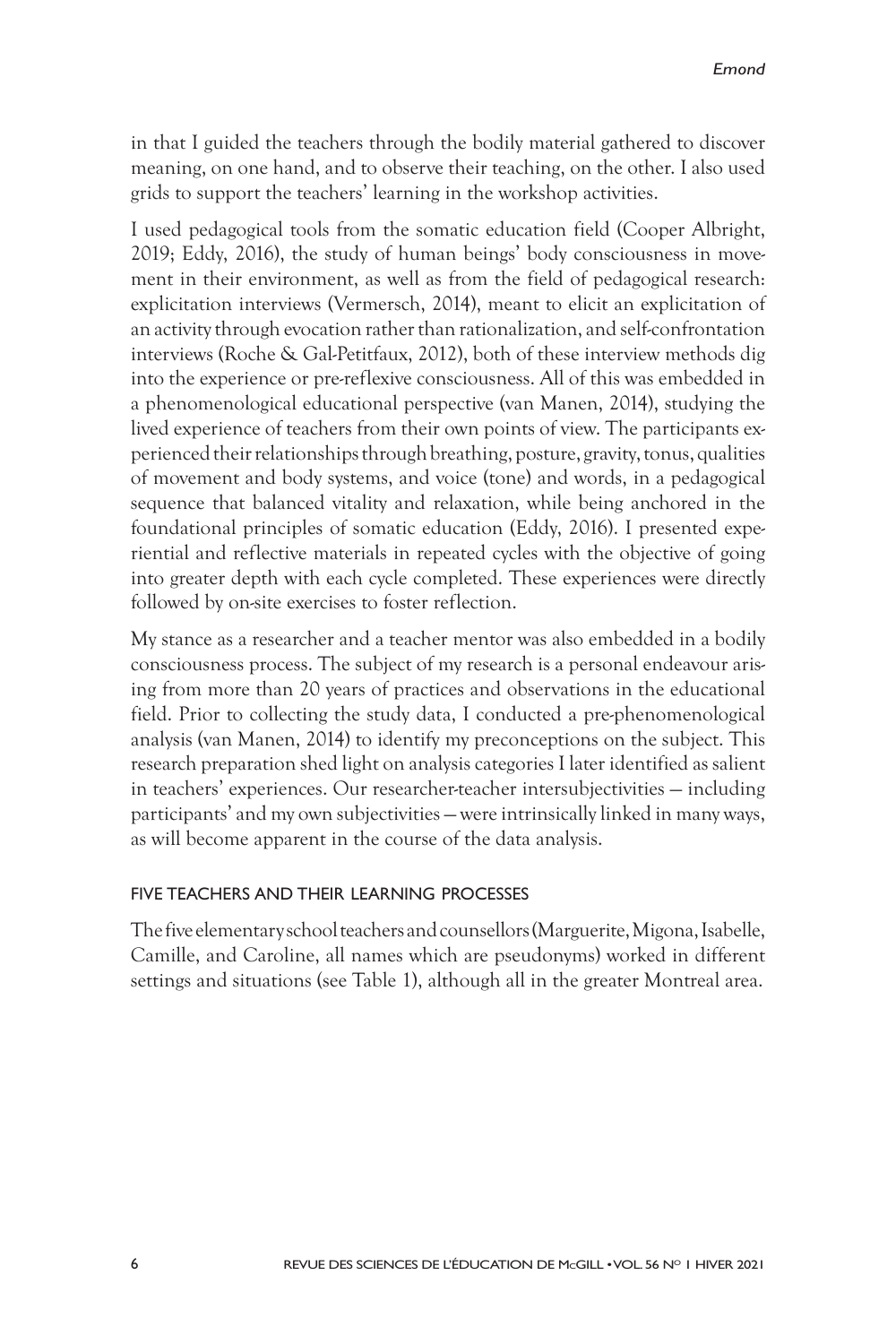| Teacher    | Age | Experience               | Teaching<br>setting                                                               | Main learnings                                                                                                                    | Main challenges                                                                                                                    |  |
|------------|-----|--------------------------|-----------------------------------------------------------------------------------|-----------------------------------------------------------------------------------------------------------------------------------|------------------------------------------------------------------------------------------------------------------------------------|--|
| Marguerite | 43  | 20                       | K-class; alter-<br>native school,<br>suburb                                       | Take time for<br>herself/reflection<br>Make her own<br>professional choices                                                       | Major school<br>restructuring                                                                                                      |  |
| Migona     | 41  | 18                       | Pedagogical<br>support in<br>mathematics,<br>elementary<br>schools, rural<br>area | Experiential<br>writing on her<br>practice Better<br>consciousness of<br>the links between<br>her experience and<br>how she feels | Doubts about<br>being at the<br>"right" $job/$<br>boredom<br>Managing transi-<br>tion from teach-<br>ing to teacher<br>counselling |  |
| Isabelle   | 27  | $\overline{4}$           | Grade 2,<br>"healthy"<br>suburb                                                   | What "she<br>actually does"<br>To trust others and<br>to be vulnerable<br>with others                                             | Anxiety<br>management<br>Frequent and<br>numerous health<br>challenges                                                             |  |
| Camille    | 30  | $\overline{\mathcal{E}}$ | Grade 3-4,<br>suburb                                                              | Listen to her-<br>self and gain<br>confidence in her<br>teaching through it                                                       | Confidence in<br>what she feels                                                                                                    |  |
| Caroline   | 28  | $\mathfrak{2}$           | Grade 2,<br>rural area;<br>withdrawal<br>for pregnancy<br>since January<br>2017   | Listen to herself<br>Listen to her<br>students with an<br>anchor on herself                                                       | High level of<br>performance<br>First pregnancy<br>and sudden<br>withdrawal from<br>her class                                      |  |

TABLE 1. *Five teachers/participants*

For each of them, I wrote a phenomenological text of about 12 pages showing each person's learning process and her relationship to teaching, following van Manen's guidelines (2014, pp. 319-322). The text was based on interviews, a personal logbook and exchanges on an online forum. Each text included parts that focus on group learning as a collective and parts that focus on peer learning. The evolution of each of the four types of consciousness is reproduced in Table 2 Each type of consciousness was described at the beginning of the study (Fall 2016) and at the end of the study (Summer 2017) for the group of five participants.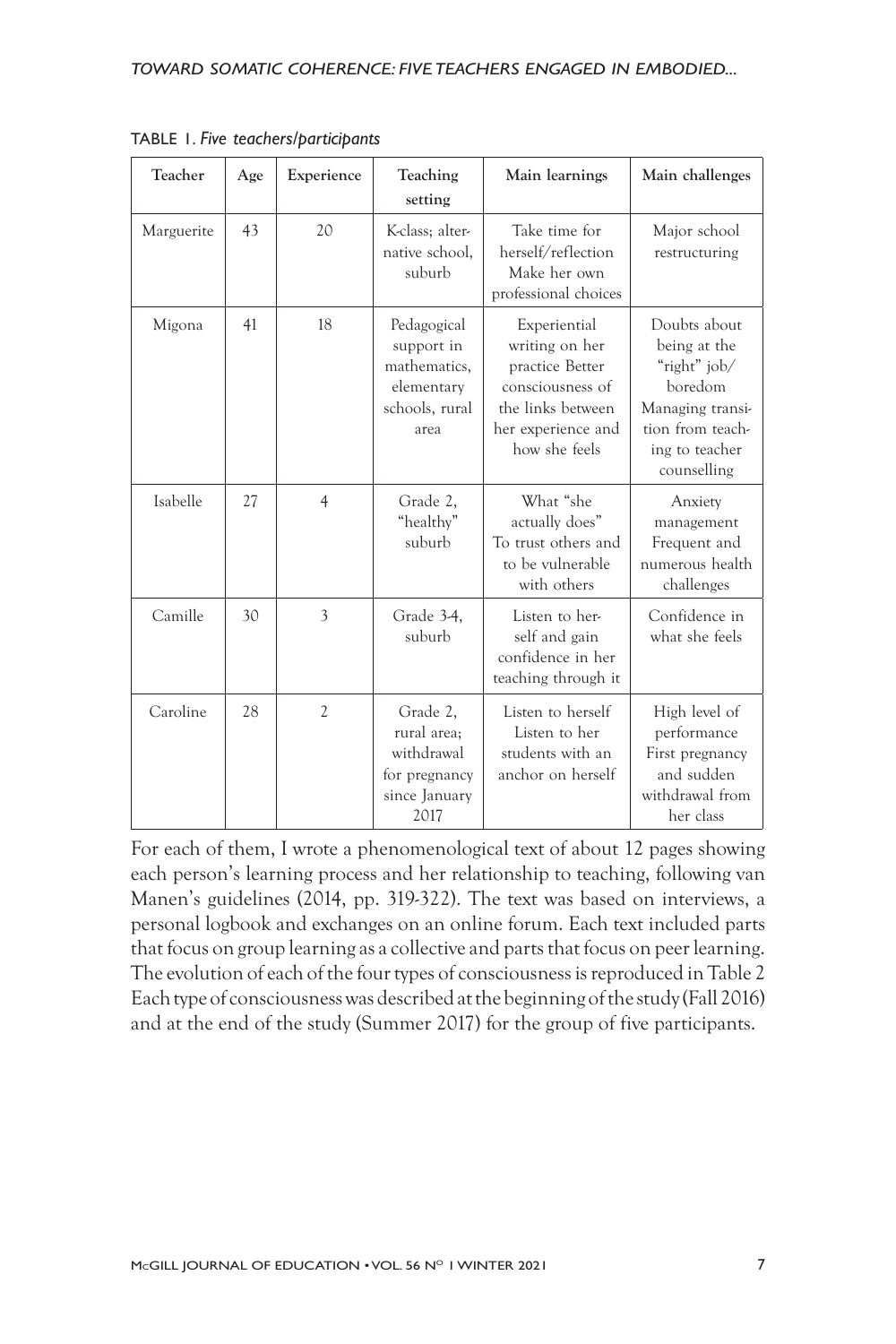| Evolution of Embodiment Consciousness |                                    |                                                   |                                                                              |                                                                 |                                                                                                                |  |  |  |  |  |
|---------------------------------------|------------------------------------|---------------------------------------------------|------------------------------------------------------------------------------|-----------------------------------------------------------------|----------------------------------------------------------------------------------------------------------------|--|--|--|--|--|
| Research<br>process                   | Self-Con-<br>sciousness            | Conscious-<br>ness of<br>Others                   | Space-time<br>Conscious-<br>ness                                             | Consciousness of<br>Socio-Institutio-<br>nal Environment        | Conscious-<br>ness of<br>Practice                                                                              |  |  |  |  |  |
| Beginning<br>of study                 | From vague<br>self-impres-<br>sion | From a<br>stance for<br>others                    | From inter-<br>nal/external<br>negotiations                                  | From tension                                                    |                                                                                                                |  |  |  |  |  |
| End of<br>study                       | to self-<br>proximity              | to mutual<br>enrichment<br>(being with<br>others) | to a defini-<br>tion of self<br>in space and<br>time (inclu-<br>ding limits) | to emancipa-<br>tion from others'<br>pressures and<br>standards | Step back<br>and gain<br>more clarity<br>about prac-<br>tice, linking<br>internal and<br>external<br>coherence |  |  |  |  |  |

TABLE 2. *Evolution of Embodiment Consciousness (adapted from/translated from the French by Emond, 2018, p. 250-251)*

Here are some results drawn from the phenomenological analysis:<sup>4</sup>

- 1. Self-proximity. First of all, as the year unfolded, all five teachers went from a vague impression of self (who I am?) to self-proximity (here I am), allowing their needs to become clearer and easier to express. At the end of the year, they all felt an improved proximity with the self. For instance, they learned how to slow down, how to autoregulate and manage their stress, and some of them even succeeded in engaging an internal/external dialogue (how I am feeling versus what do I do?).<sup>5</sup> Here is an example of what Caroline wrote: "I have been going through a step-by-step learning this year, always gaining in concreteness. I am more aware of how I feel, and I try to attend to my feelings more often every day. My biggest learning is to remain open to listen to myself more often" (Logbook, May 1, 2017).
- 2. Being with others. Before the teachers developed self-proximity, the consciousness of others dominated. At the beginning of the study, all five teachers were more attuned to the needs and demands of their students than to their own. Over the course of the year, they developed a stance with their students, rather than only for their students. This stance enabled them to respect their students' needs as well as their own, which created mutual enrichment. The data analysis revealed this mutual enrichment, such as when the students showed appreciation to their teachers or paid respect to them, while at the same time the teachers modified their perceptions of their students. They also gained by better observing, listening to, and feeling others; they relationally regulated themselves, including by taking time to return to others to check whether they fully understood their reactions. Camille, for ex-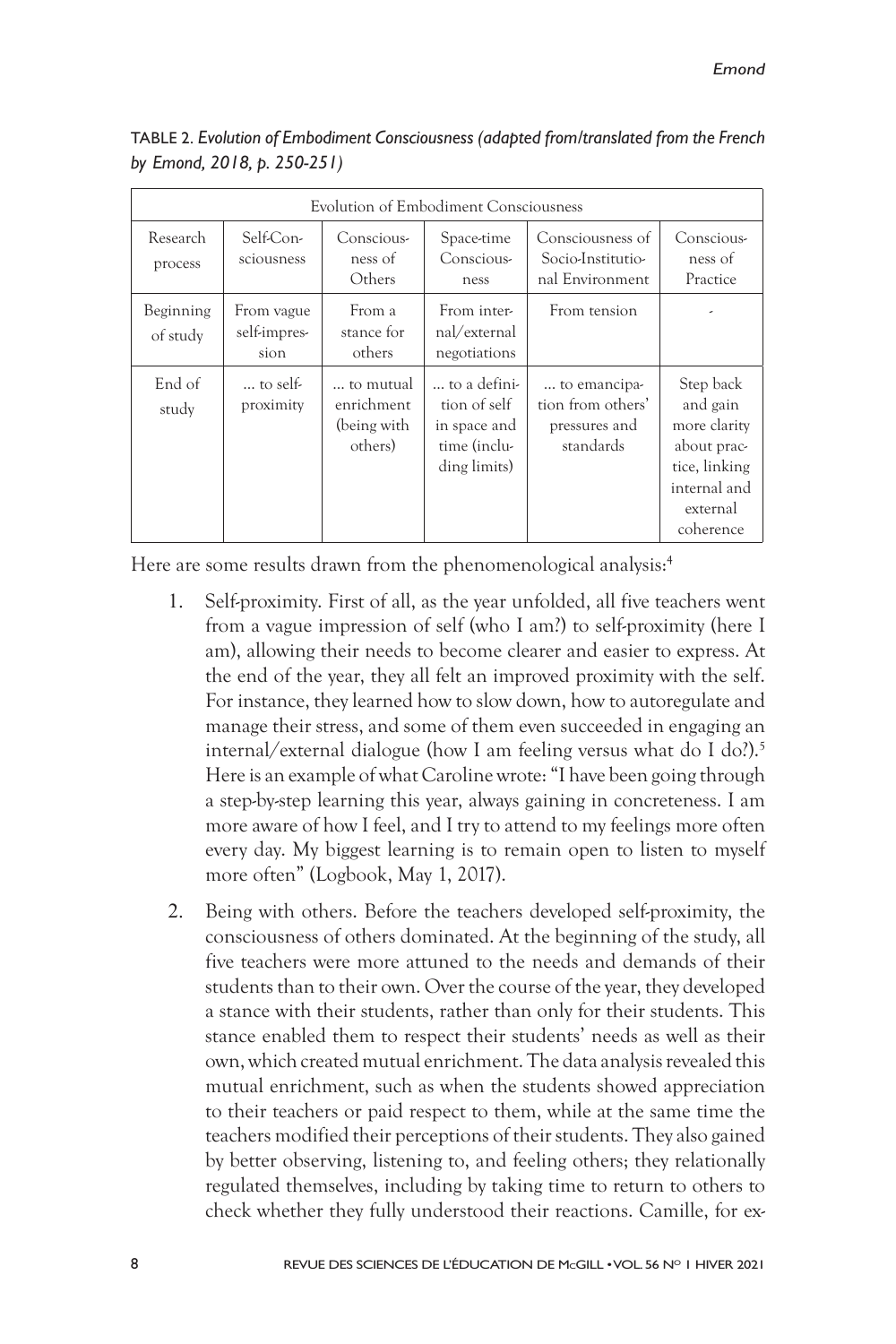ample, came to better understand and thus intervene with a student she considered difficult (see: Figure2 (Camille): Seeing a student differently).

- 3. More clarity in space and time. Space-time consciousness was also refined during the year, especially the time relationship, which was often felt as chaotic (out of control) at the beginning. Their relationship to time gained in clarity. The teachers were better able to set limits and priorities within a fixed time framework. Some teachers were also better able to define their relationship to space and its use in the classroom. As they learned to recognize how a friendly environment (defined in time and space) offers security, they were also able to take more risks to step outside their routine and, eventually, outside their classroom or even outside their school. Isabelle stands as a good example of a growing space-time consciousness integration over the study period. Struggling with both time and space management at the beginning of the year, she showed a better grasp of her schedule (and her students' schedules) and of how she used space in the classroom over the year. At the beginning of the year, she was often bothered by how students came (too) close to her and needed intimacy, but she was unable to create the right distance with them. By the end of the year, she was better able to adapt to her students' needs and also maintain her own boundaries in space and time, if needed.
- 4. Autonomy and liberty. Finally, the teachers also deepened their consciousness of their socio-institutional environment, through a process of standing up for their own values, even though that sometimes meant they had to go against their colleagues, school principal or even friends (called: emancipation). They gained autonomy, liberty, and access to their growth competence, so as to know how to act for their own growth (Korthagen & Vasalos, 2005). This learning was more obvious for experienced teachers (Marguerite and Migona have more than 20 years of experience) over the course of their professional development process. It was less easy to identify for the novice teachers (Isabelle, Camille, and Caroline have less than 5 years of experience) and their relationship to their socio-institutional environment while their professional identity is under construction. Nevertheless, Isabelle, for example, a novice teacher, started to question decisions made both by her school principal and some colleagues. She was also able to make links between her point of view and the values previously identified in her logbook. Both Marguerite and Migona, the experienced teachers, offered examples of growth competence development. Furthermore, after a few months (January 2017), Marguerite and Migona began to engage in a meta-discourse on their profession that was rich for both teachers when shared in dialogue with each other.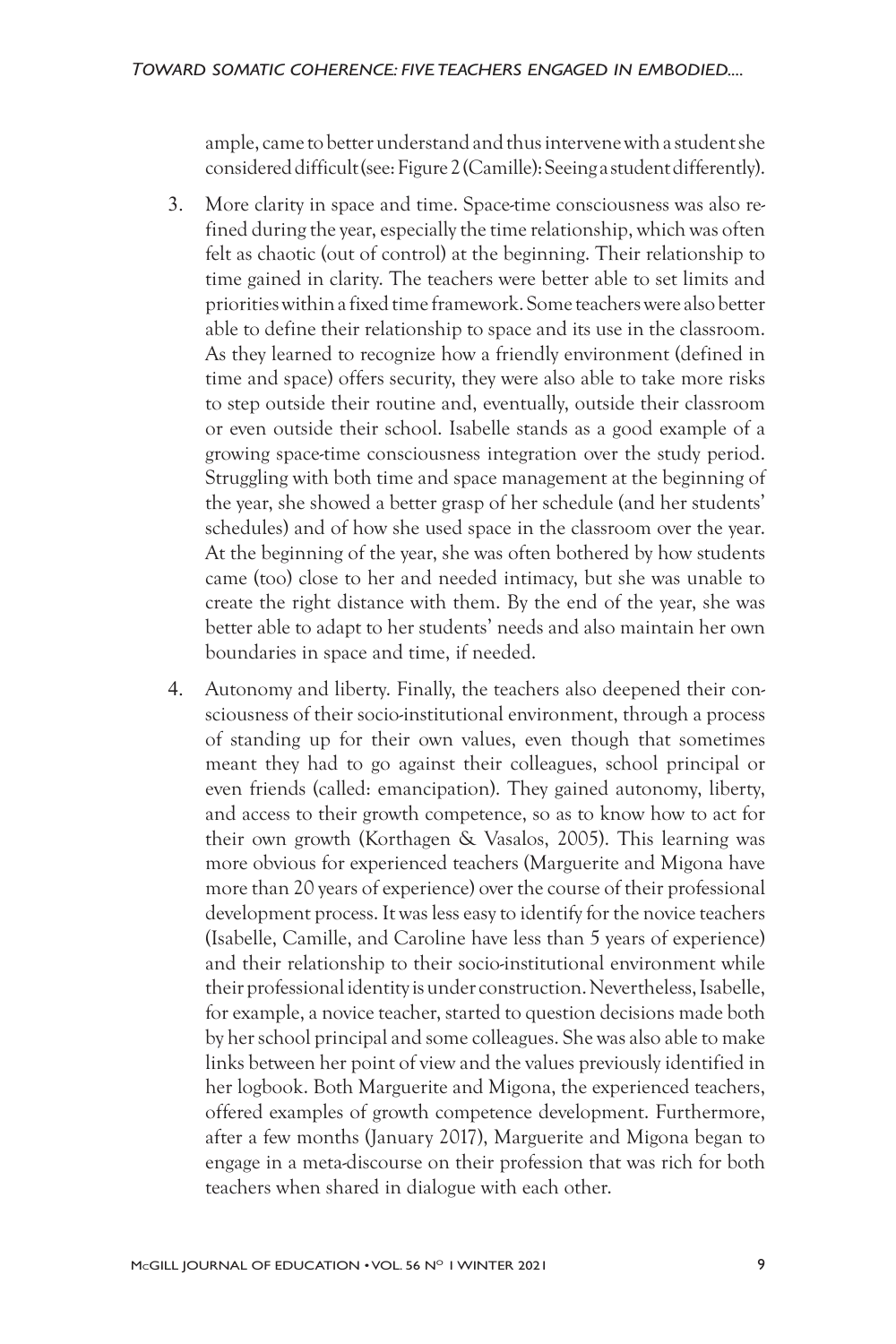The last column of Table 2 presents some links with the consciousness of teaching practice as well. Teachers learned to step back and gain more clarity about their teaching practice. With regard to internal/external coherence (onion model, Korthagen, 2004), through the learning process teachers were engaged in, identity and beliefs were revealed by the lived body, as their sensations were identified and understood with the help of their peers. Meanwhile, their reflection on their mission was engaged, allowing competencies, behaviour, and environment to be viewed differently. By stepping back from teaching practice and negotiating values, teachers gained access to core reflection (Korthagen & Vasalos, 2005). Beliefs (internal level) dialogued with competencies (external level), all fully anchored in their body. This process allowed them to see their practice (behaviour and environment) differently, from the perspective of internal/external coherence, a move toward integrity (Palmer, 1998). Integrity means an external response that is linked to internal values and identity.

Each teacher's learning proceeded differently, although two processes could be distinguished from one another (classified as two groups). The first group proceeded from attention to others and some forms of dispersion to a movement of experience densifications toward the self (for Marguerite, Isabelle, and Caroline). They became calmer and better able to focus on specific tasks while serving others. The second group, in contrast, went from centering on a reduced version of self to the perceptions of others (opening up to students and peers), which helped them gain a broader perception of self (for Migona and Camille).

The following sections feature Camille's and Marguerite's case studies. Camille's process is presented in the following pages as an example of a novice teacher of the second group (G2, Figure 2). She began the study with a reserved stance and gained opening and stimulation in the process. The title of her text explains how she gained confidence in herself with the help of others: Self-Confirming her Practice by Opening up to Others (Figure 2). Marguerite's case follows, as a contrasting example, an experienced teacher of the first group (G1, Figure 3) who went from a chaotic environment and a strong assumed professional stance to an increase in structure and stability by organizing her experiences to make it through a challenging year. She participated in the study in an assertive and open way. The title of her text is: Assuming her Leadership Role by Gaining Stability. Camille's example (first one below) provides a summary of her process (see Figure 2), but because Marguerite's case (second one following) is multidimensional (classroom, parents' training and mentoring, leader role within the school and with peer-colleagues), it is difficult to grasp the complexity of her whole process by merely looking at Figure 3, which presents only a few examples of her various learnings. I only present the main learnings of both Camille and Marguerite; these learnings do not provide a complete picture of all of the nuances of experiences included in their phenomenological texts.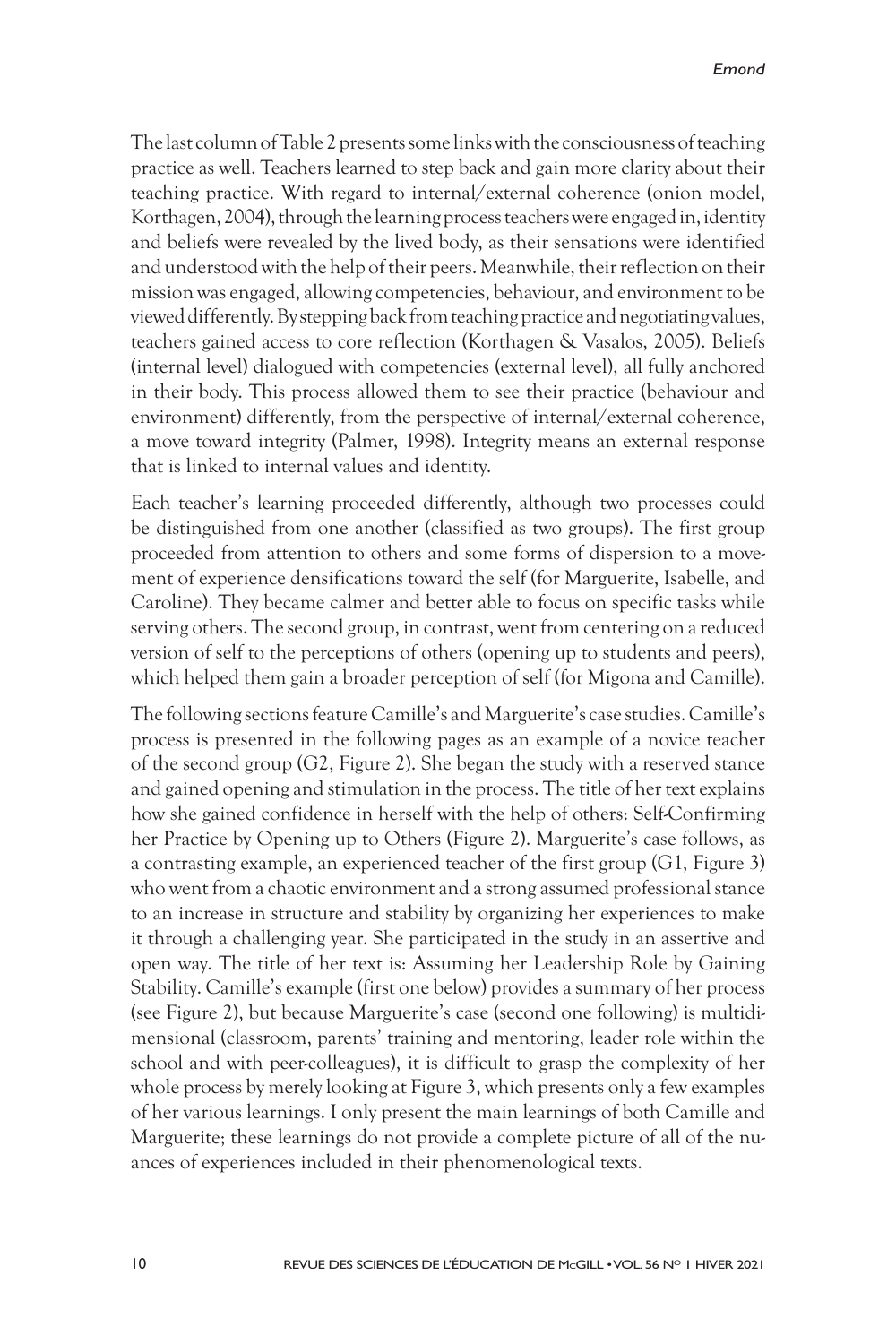Text narratives were constructed following van Manen's guidelines in four writing steps (2014). Each participant's story contains two main ideas, included in the text title, and 10 to 12 subtitles representing one step of the learning process summarized in a paragraph. Quotes from the participants were embedded into the text to emphasis specific postures. I finally wrote a main phenomenological text to link the different parts of the story.

## *Camille, as a First Example*

*Self-Confirming her Practice by Opening up to Others.* Camille (30 years old), a novice teacher of a multi-level Grades 3 and 4 (8- to 10-year-old students), appeared shy and skeptical at the beginning of the study. She considered herself alien to body work and not able to feel herself. Her logbook entries were short and straight to the point. They focused on specific sensations she was progressively able to name, like her heartbeat, being red, feeling relieved, etc. As her learning progressed, she began to identify her emotions related to teaching ("I feel good; I feel annoyed" (Logbook, January 13 and January 24, 2017)) and, gradually, to identify her thoughts ("I remember talking to myself silently to check this reaction. I am aware that a negative look can have a big impact on a student. When I stopped myself, I intervened in a positive manner" (Online forum, February 7, 2017). Finally, she identified her physical sensations ("I can feel the lines in my face becoming tense" (Logbook, January 24, 2017)).

While identifying her own sensations, Camille was also slowly better able to understand her students' sensations and what was going on between students ("I felt my students going through a stress wave" (Logbook, February 9, 2017)). Then, learning how to perceive her students' signals-sensations<sup>6</sup> brought her back to her own sensations. Slowly, she added her own feelings and sensations to her logbook writing: "The students shown solidarity with one another today. It touched me a lot" (Logbook, February 24, 2017). She shares: "I have noticed with some students, if I take some time to be receptive to their signals-sensations, it can have a positive effect on the way the day turns out" (Online forum, February 26, 2017). Then, five weeks later:

I have noticed that I am more aware of this student's signal-sensations. I find it more difficult to do while teaching, so I tried first thing in the morning. I got into the habit of taking some time to ask him how he feels. This focused moment seems to calm him. It also helps me adapt my interventions during the day.

The self-confrontation interviews with her peers played a vital role in Camille's learning, especially in terms of relating her somatic teaching with her internal/ external teaching coherence. Her peers — Migona and Isabelle — offered direct observations (based on actions) and words ("openness, efficiency, 'fluid' control of the class") that fit into her own vision of teaching. They related them to their observation of what she was going through somatically while teaching. Migona, an experienced teacher Camille trusted, shared this comment: "Probably, when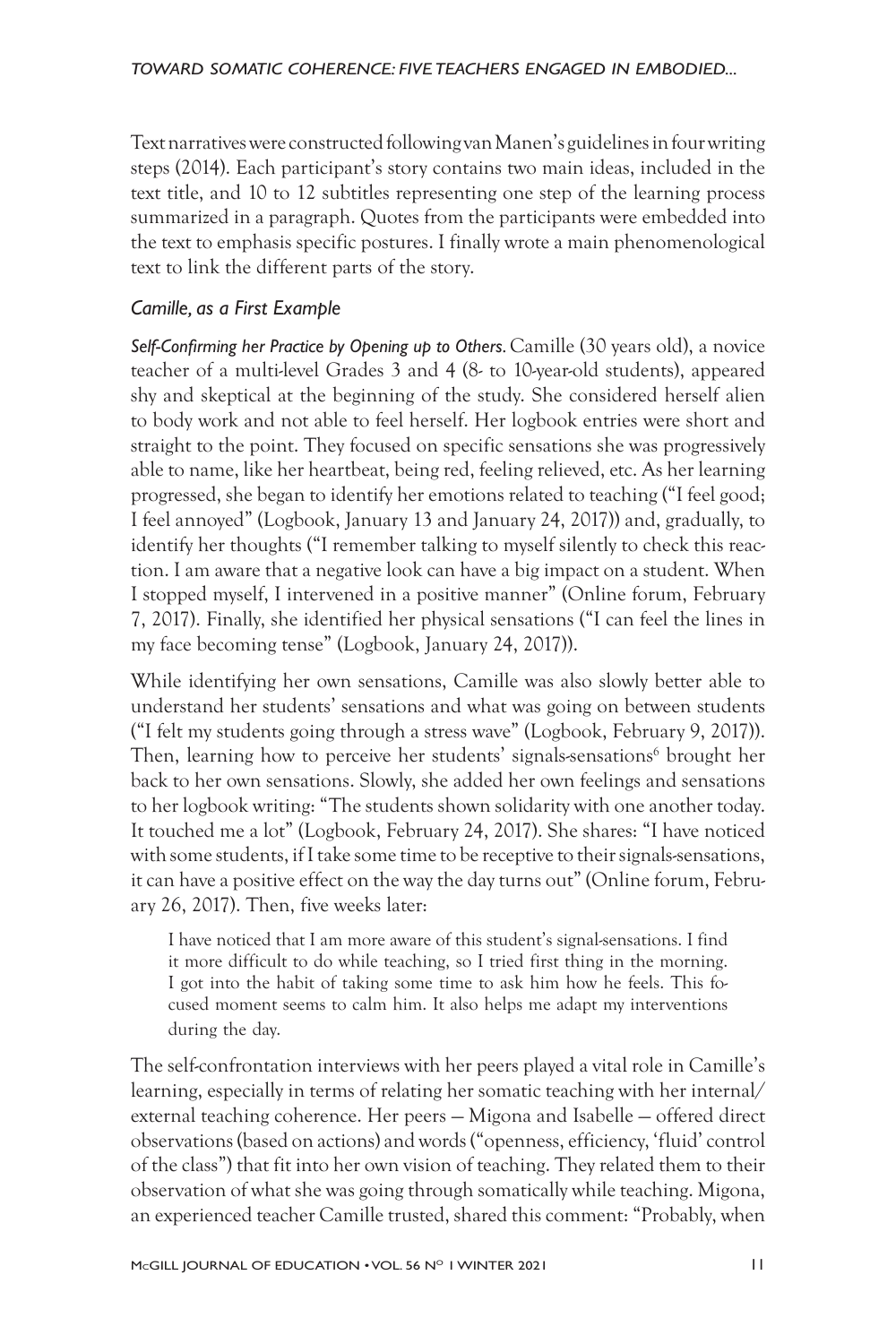we are comfortable doing something, it is because we are being coherent with ourselves. Just now, you seemed to be comfortable with what happened" (Selfconfrontation interview, April 8, 2017). Camille had, indeed, felt her teacher competencies and actions differently from before. She was able to observe how her tolerance zone with students was efficiently and smoothly maintained, thanks to an innate sensorial compass she was not aware of prior to the exercise with her peers: "What came out of the discussion also helped me confirm that my educational values are clearly transmitted through my teaching. This exercise pushed me to observe more and to put words on those observations" (Online forum, April 8, 2017).



#### FIGURE 2. *Camille* <sup>8</sup>

As shown in Figure 2, which summarizes Camille's main areas of learning, it was consciousness of others and then of herself (consciousness of the self) that allowed Camille to consider her practice afresh and gain confidence in herself. The presence of her peers, Migona in particular, was paramount to Camille's learnings. At the end of the study, even though Camille said she was still having trouble linking her somatic learnings with her teaching coherence, she also showed greater openness and more sensitivities in her writing.

Most of all, I have learned to listen more to my signal-sensations. In fact, before the study, I was almost unaware of their existence. Now I am more able to stop so I can start afresh. I am also able to find words for how I feel. Thanks to the study, I am more aware of my students' signal-sensations and can take better preventive action. (Logbook, May 22, 2017)

Camille clearly had to take a step back from her practice to gain clarity on what she was actually doing (See: Table 2). As she put it, listening to her signal-sensations really helped her gain some proximity with her effective practice.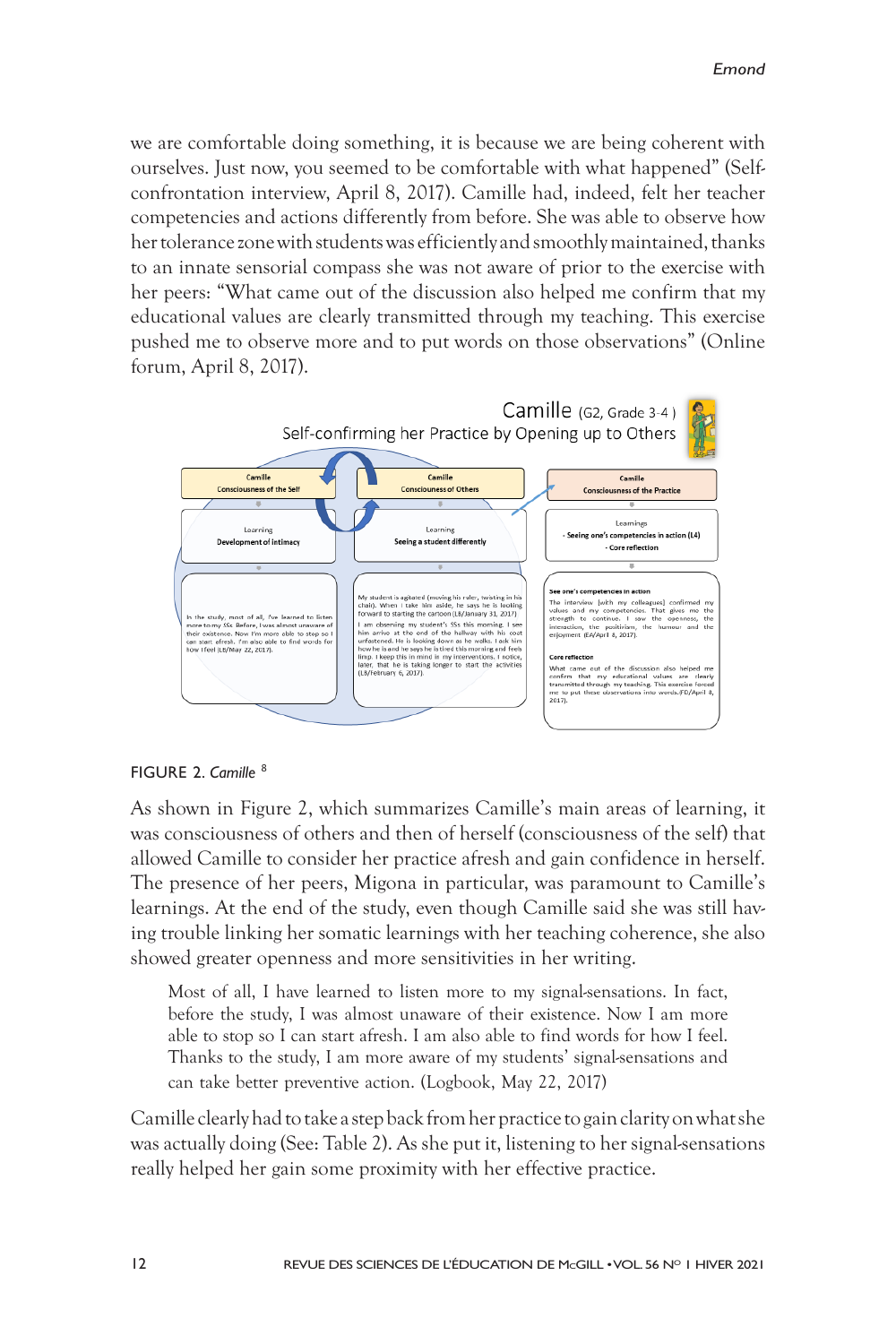## *Marguerite, a Contrasting Example*

*Assuming her Leadership Role by Gaining Stability*<sup>7</sup> . Marguerite (43 years old), an experienced teacher and an adult educator, taught a kindergarten class (4- to 5-year-old students) in an alternative school where collaboration with parents was directly embedded into the curriculum. Her relationship with her young students' families was an important part of her work and she also provided mentoring and training to the school's parents. In contrast with Camille, she engaged herself directly, quickly, and with great enthusiasm and confidence in the research process. Because of the constitution of her kindergarten group, when she began the study, Marguerite already knew she was going to have a challenging year. According to her, many students were difficult and required special attention. Consequently, she was constantly drawn to finding solutions to problems she was not directly able to provide.

One of her students, H, was draining a lot of Marguerite's attention and energy. H pushed Marguerite to the limits of her perceived competency and triggered her vulnerability. She repeatedly referred to H in her logbook:

I feel guilty that H does not fit into my class. I think a special class would be good [for him]. I have really done a lot and it does not work. I am discouraged. (Logbook, January 28, 2017)

Between him and me: nothing. Rigid, heavy, jerky. He wants nothing, he does not receive. I do not know if I am able to help him? (Grid/workshop 3, February 4, 2017)

I get the feeling I do not have tools to help him [H]. The way I perceive myself as professionally competent is deteriorating. (Logbook, March 16, 2017)

Marguerite reacted to her overall situation by sharing her sensory overflow in her logbook, in the online forum, and to whomever was available in person as well (researcher, colleagues, family). Nevertheless, this sensory overflow did not limit her actions; she kept going. It was actually this sensory overflow — more specifically when phrased and perceived in a positive way — that pushed her forward and enabled her to gain some stability, even in the midst of the chaos. Here is an example of how she proceeded by adding positive comments and opening questions to her difficult moments with H: "I feel proud. Maybe I will succeed [with him]?" (Logbook, January 10, 2017); "I managed to [physically] touch H, after 8 months of class. I see this moment as a little professional achievement" (Logbook, April 11, 2017) (see also Figure 3, c2).

The more Marguerite went outside her comfort zone, the more she was able to see her professional strengths and she could testify positively in her logbook and in the online forum with her peers. As the year went by, because she felt overwhelmed by her situation, she started to be able to negotiate the limits of her professional engagement and, to some extent, her personal engagement with her family. It included some personal choices to increase her well-being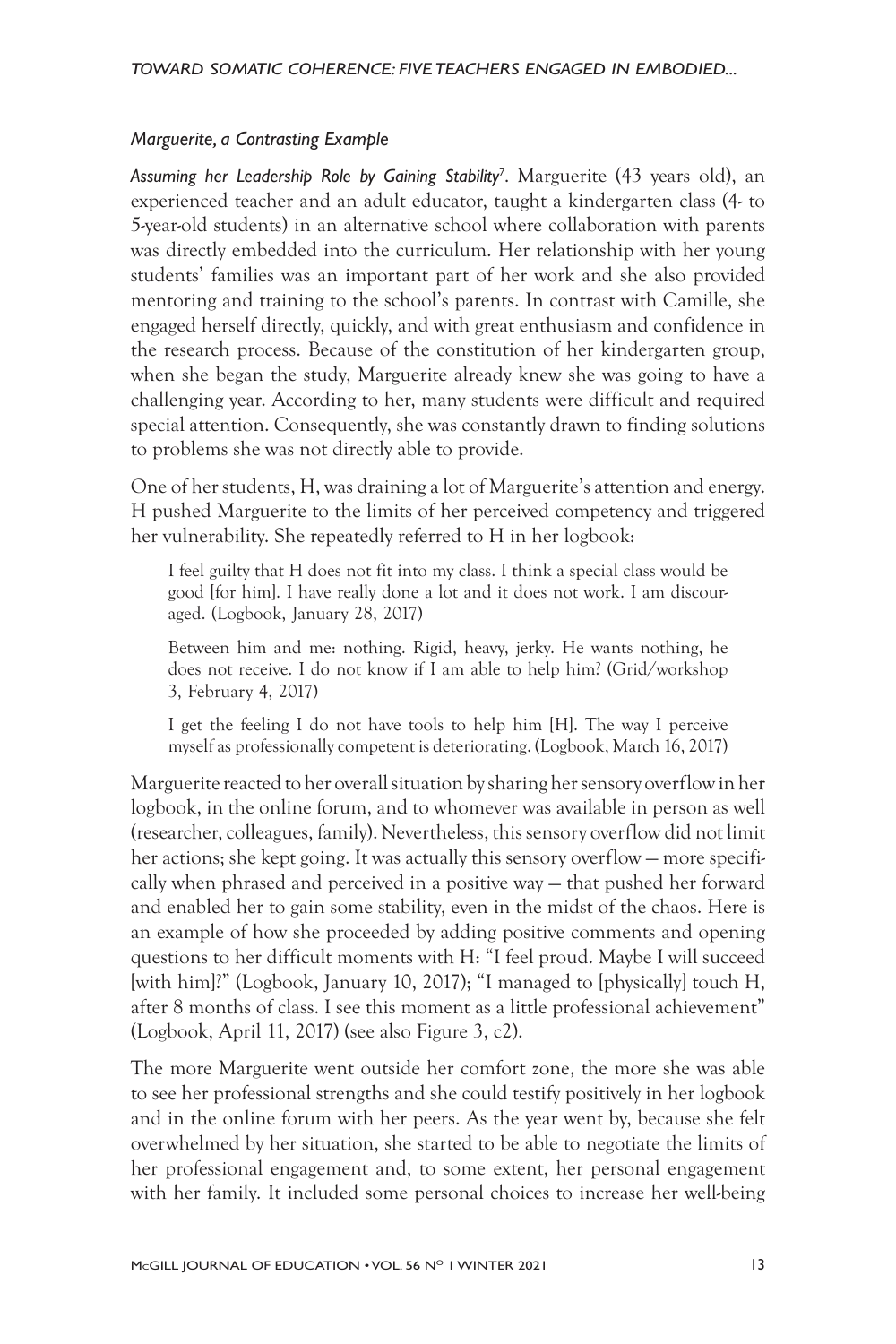and maintain her health, which she considered to be at risk (Figure 3, c1). These negotiations and choices to set limits were new to her.

Slowly, she entered into a meta-analysis of her situation and her profession ("as teachers or adult educators, we…, it is difficult to …"), in dialogue with Migona, the other experienced teacher (via the online forum). This allowed her to position herself in alignment with her values, but against her colleagues, in a conflict involving her school principal (Figure 3, c4). She was better able to navigate professional dilemmas, such as the decision to send H to a special school, ultimately, this even though she was a strong advocate for the integration of all students in an alternative-model classroom like hers (Figure 3, c2). These events shed light on how she had become a leader in her school.



FIGURE 3. *Marguerite*

Marguerite ended the year in a reinforced professional stance. The conflict in values and the institutional positioning took her through a much-needed professional transformation, including recognizing some strengths developed over the years:

I can say now that I like myself as a teacher, with my strengths and my challenges […] This study has enabled me to look inside myself and around me: What is my colour? Do I like this colour? Does this colour have a positive impact on the world around me? […] I have come a long way in teaching. I am ready to face new challenges (namely in educational management and adult education). (Logbook, May 30, 2017)

In addition to stepping back from her professional practice and gaining more clarity, Marguerite also entered into professional identity negotiation. More than simple professional construction, gaining access to her lived body in a more direct way helped her develop professionally from a meta-perspective, engaging her responsibility in her global environment. She felt more responsible for herself,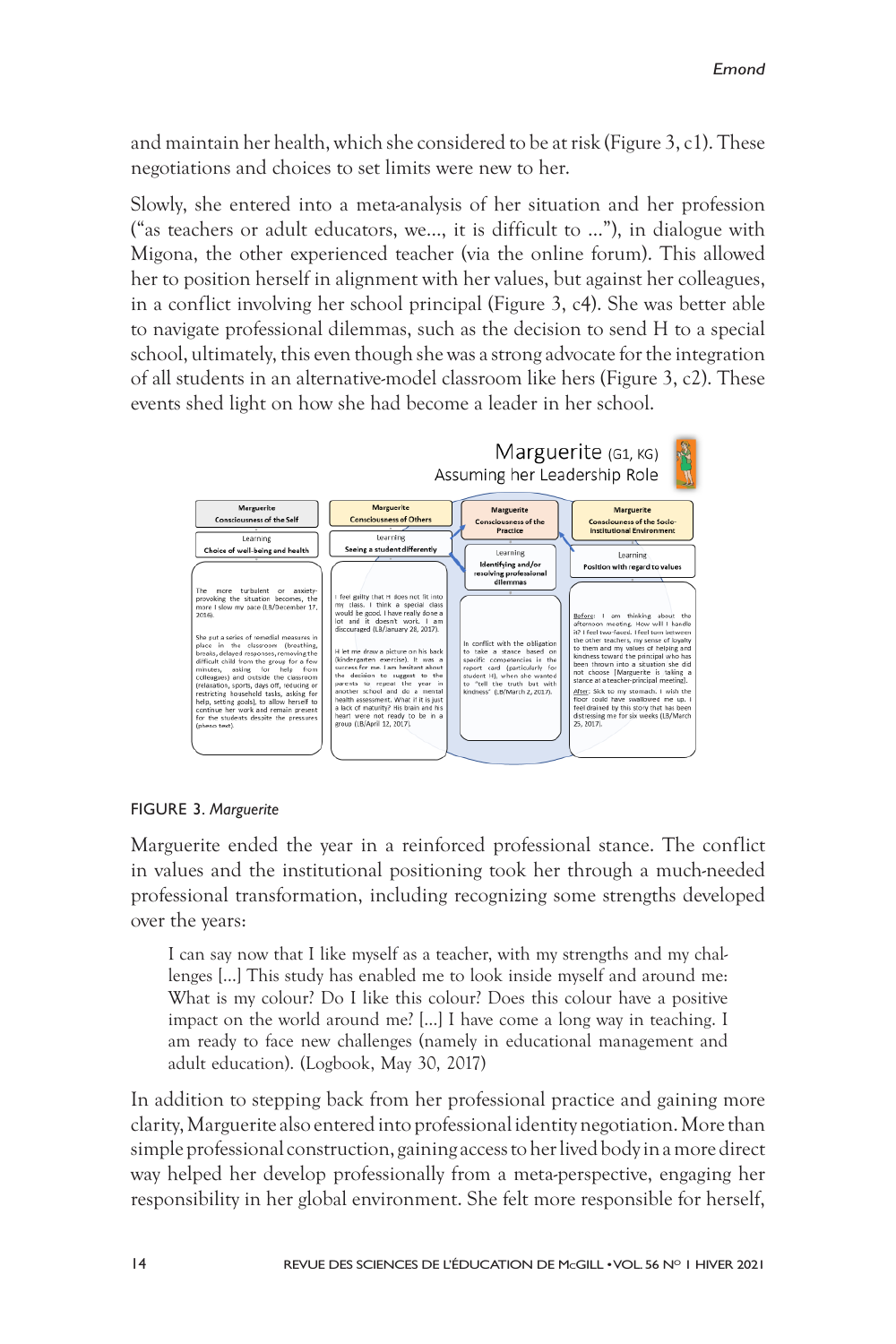#### *TOWARD SOMATIC COHERENCE: FIVE TEACHERS ENGAGED IN EMBODIED...*

but also more responsible for her students and for the school as a whole, in a more realistic way than before.

## *Camille and Marguerite*

Marguerite's story involved a broader range of consciousness types than Camille's (self, other, practice, socio-institutional environment). Space-time consciousness is also available in our list of consciousness types (Table 2), but it was neither developed in Marguerite or Camille's stories, but in Isabelle and Caroline (not shown in this article). For Marguerite, the consciousness of self was a support and a stepping-stone, enabling her to feel more secure in her practice. It gave her permission to become more involved in the other types of consciousness. For Camille, it was a back-and-forth between a better grasp of herself and a better understanding of others (their signal-sensations) that created a path that allowed her to see her practice differently.

Camille and Marguerite's stories, as contrasting examples, show how important it is to offer various pedagogical entry doors when supporting the professional development of teachers. Some of these tools trigger teachers from the outside (Marguerite), while others enable teachers to pay more respect to the richness of what is going on inside them (Camille). In this regard, I have used a pedagogy of the inside-out (Ergas, 2017) that has proven its relevance with groups of peers.

## GROWING PROFESSIONALLY AND PERSONALLY AS A TEACHER

Experiential work appears to be an essential condition for teachers to learn to better perceive their lived body. Afterwards, most teachers stop questioning the reasons and rationality behind the work as they are absorbed in the experience of it. It is up to supervisory teachers (mentors) and researchers to offer them ways to link experience (action) and reflection in a fertile and supportive way. This experience/reflection combination makes it possible to engage in supported change and, eventually, transformation, when action is performed differently. Although the study participants said that they had a lot more to learn, they also said that the study helped them grow as teachers and as people, within a dynamic relationship between the individual and the group, in their personal and professional lives (Emond & Rondeau, 2019; Korthagen & Vasalos, 2005):

I have learned to get to know myself better, and to know myself professionally in a different way. I am more aware of the relationships between what I experience and how I feel. (Migona, Logbook, May 10, 2017)

The study allowed me to confirm my basic values, understand their importance in my personal and professional life and, most of all, appreciate them. (Marguerite, Logbook, June 3, 2017)

These comments show how we tackled the link between the internal side (mission, values, and, most of all, identity) and the external side (competences and actions in specific environments) of teaching internal/external coherence. The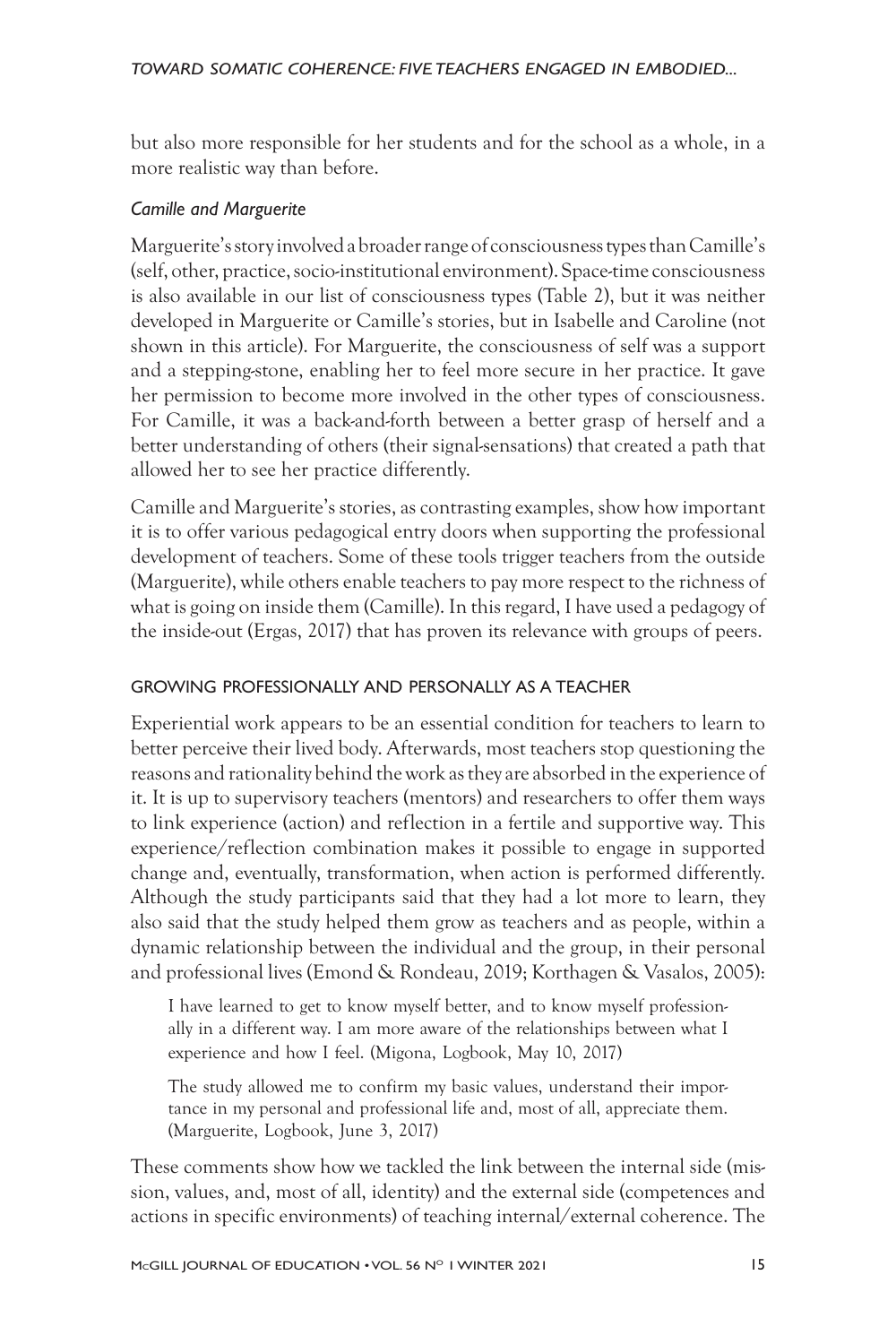teachers learned to see their practices differently by grasping their lived experience in a more holistic way than before (bodymind). They not only gained some insight about themselves and their practices, but also gathered important positive information that empowered them, with no comparisons among them or fixed achievements. The outcome achieved is that they all positively developed their teaching competencies.

Some mentoring activities, provided by peers or by myself, were key to the learnings (Emond & Rondeau, 2019). In this study, the participating teachers needed their peers, and they needed time: time to reflect, to write, to be listened to, to listen, and to feel their practices make a difference. When the peers — and to some extent, myself as a peer-researcher — confirmed the qualities and challenges of their practice, they all agreed that it was worth making an effort to improve, together. Their work became important for them as individuals, and also as part of an educational effort all educators share.

One main transversal trend came out of the research as well, concerning stress management, autoregulation, and how teachers find ways to vent and share their concerns and sensations/emotions about their practice. The logbook and the online forum offered spaces for these concerns. It was an important space, for some teachers almost a vital one. All the teachers were sick, sometimes tired, and eventually exhausted or on sick leave (e.g., Isabelle) during the study year. The way they were taking care of themselves and balancing work-life was an important discussion among them. With no regard for their different personal life challenges, they all acknowledged it was difficult to maintain their well-being and health while responding to the various challenges of their profession. In the end, they all agreed they would definitely pay more attention to their health. Somatic introspection (paying attention to signal-sensations) was an important tool — for some, even an essential one — to enable them to regulate themselves before becoming exhausted.

## SOMATIC INTROSPECTION TRIGGERS INDIVIDUAL AND COLLECTIVE EMANCI-PATION: CONCLUSIONS AND IMPLICATIONS

Teachers know a lot about teaching, but they may not explicitly recognize some of this knowledge by themselves. Engaging in somatic introspection empowers them in many ways, as it brings their know-how to light in an active, embodied manner. Triggering a transformational process to achieve greater autonomy and freedom, supported by peers reflecting on teaching coherence and group dynamics, has a clear global emancipation effect, both individually and collectively. It enhances well-being and health, gives permission to express challenges and limits, reinforces the importance of stress management and autoregulation (with relational regulation standing as a crucial competency for healthy teaching), offers better access to self and identity, grows resilience potential and helps teachers, along with myself as a researcher, stand up for their own values, gaining strength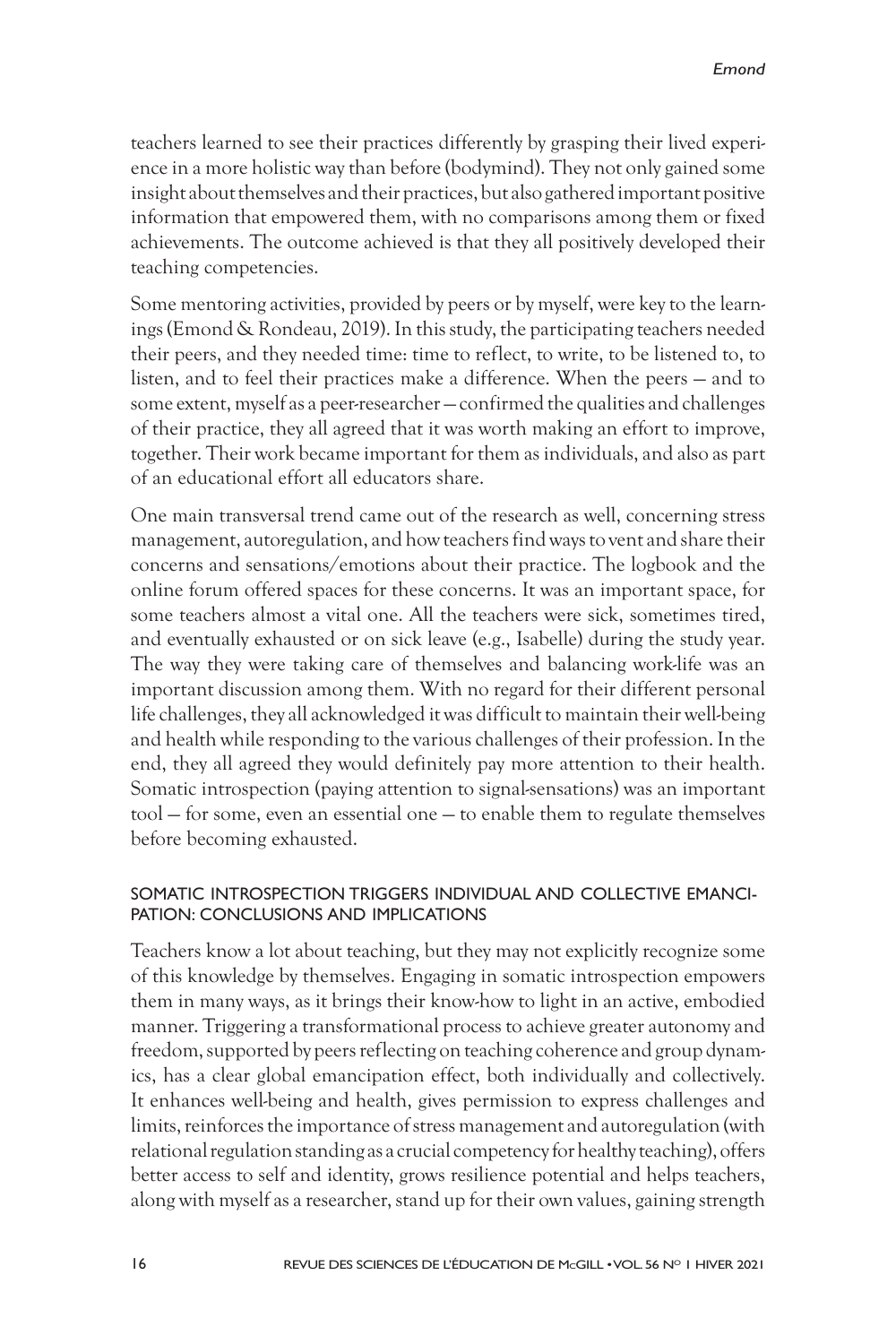in the face of adversity, uncertain situations, ethical or puzzling situations. In a period of rapid and surprising changes, the lived body offers many valuable tools.

As teachers seek to deepen this somatic awareness, not only for themselves, but also to be able to foster and support this skill in their students, individually and collectively, they gain access to what Palmer (1998) describes as good teaching: "good teaching cannot be reduced to technique; good teaching comes from the identity and integrity of the teacher" (p. 10). This teacher identity is a central component of his/her internal/external coherence, on which the intention for integrity takes roots. Somatic awareness supports integrity by giving access to the self.

The study highlights, as well, that teachers are often exhausted and find it difficult to cope with what arises in their professional environment and lives, let alone their personal lives. In this regard, the results of the study show that teachers were transitioning from a relationship of tension to a movement of emancipation from other people's pressures and standards. Toward the end of the study, they positioned themselves differently in the same environment. But even though teachers generally do their best to balance their lives and maintain their well-being, at some point, it is no longer possible for them to cope with the environmental pressures. There is an inevitable decline in teaching quality, accompanied with embodiment problems, such as a lack of focus, anxiety, exhaustion, despair, and sickness. As a society, what do we lose when our teachers have to generate so much energy to maintain balance in a challenging environment?

While teachers can do a lot by themselves to strengthen their stance, they are limited in growth if they do not receive sufficient support from their environment: from peers, from educational leaders, from communities, and from educational and social structures. In an embodied world where everyone and everything is interconnected, intersubjectivity is a strong component of our professional lives. Schools and institutional systems have responsibilities toward teachers. Their roles have to be taken into consideration in this exhaustion scenario. This study therefore triggered questions around social responsibility and solidarity. How much protection and support do we owe teachers?

It is important to pursue emancipatory research in this growing field around teachers' embodiment, but also to engage in other studies leading to a broader understanding of how embodiment consciousness can help many different professionals and benefit social structures as well when teachers act as leaders to change them. In this regard, for my part, I will continue to build bridges with researchers following similar objectives to my own mainly in the field of holistic education (Ergas, 2017; Miller et al., 2019), but also in professional development and adult education (Lachance et al., 2018; Winther, 2015). I have been particularly engaged in recent years with peer groups of mixed professionals learning together how to be better embodied in their practice (Ragoonaden et al., 2019). How to provide mentoring services to teachers or establish peer-mentored/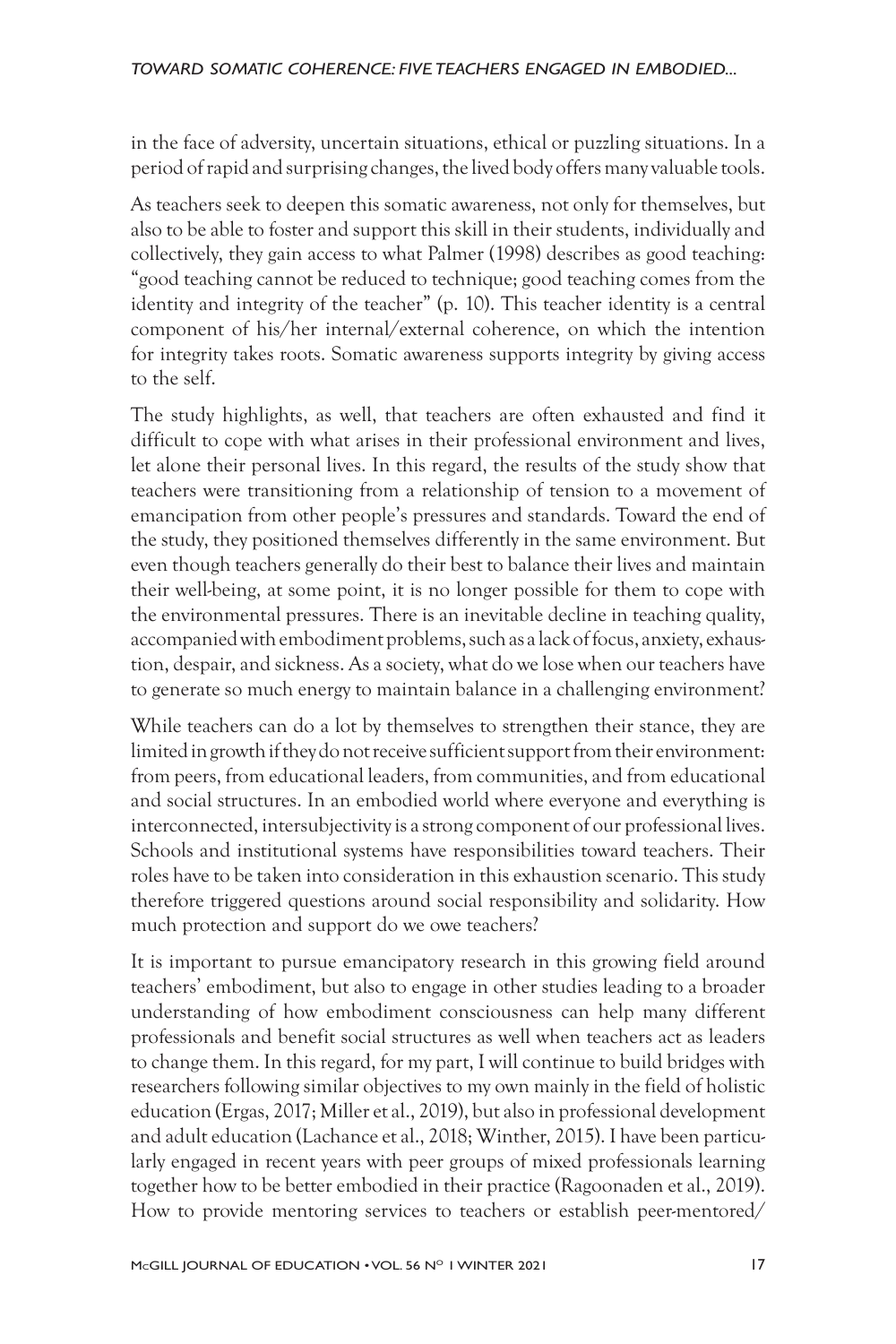peer-supported relationships are important areas of investigation that could also show us more about how we can adjust our practices and mutually support each other, teachers, and researchers alike. Educational and social settings will have to adapt to include more of this work in the coming years.

#### **NOTES**

1. My thesis in education (2018) is a direct follow-up on a master's in dance (2015) that studied the lived body of 26 elementary-school student-teachers, during their last practicum year, directly in elementary schools.

2. The onion model is originally presented with only six levels. Questions have been added in a newer version of the model.

3. Two experienced teachers (more than 15 years of experience) and three novice teachers (less than 5 years of experience). Both experienced teachers are engaged in formative and mentoring activities with parents and/or other teachers.

4. These phenomenological texts address a first analysis level. In addition to this, a second analysis level was conducted with the help of Korthagen's (2005, 2004). In my thesis, this second analysis level is presented with figures and charts. This article does not present this analysis, except in Table 2 (the last column on the consciousness of practice is added from the second level of analysis) and Figure 2.

5. Many more learnings are identified for each teacher. A complete list of these learnings can be found on page 279 of the doctoral thesis (Emond, 2018, Table 5.1, French version).

6. I used the French term signaux-sensations (signals-sensations (ss)) to designate perceptions in the form of inter-related physical, emotional, and cognitive conscious inputs (Emond, 2015). This word has been useful to help teachers embody the concept of the "lived body".

7. The original title as "Assuming her Leadership Role." The second part, "…by Gaining Stability," was added in a second version of the work. Figure 3 presents the first version's title.

8. Small images Figures 2 and 3 / © free/ Rémy Guenin.

#### **REFERENCES**

Butler, J. (1993). *Bodies that matter: On the discursive limits of sex.* Routledge.

Cooper Albright, A. (2019). *How to land: Finding ground in an unstable world.* Oxford University Press.

Dewey, J. (1949, 1938). *Experience and education*. McMillan.

Eddy, M. (2016). *Mindful movement: The evolution of the somatic arts and conscious action*. University of Chicago Press.

Emond, G. (2018). *L'apprentissage de la conscience de la corporéité chez des enseignantes et des formatrices et ses influences perçues sur la cohérence interne-externe de leur pratique. [Embodiment consciousness learning processes for teachers and adult educators and their perceived influences on internal/external coherence of their practice]*. [Unpublished doctoral thesis]. Université du Québec à Montréal.

Emond, G. (2015). *Enseigner avec son corps : Étude exploratoire sur le corps vécu d'enseignants du primaire en formation initiale en contexte de stage. [Teaching with our body: Exploratory study on the lived body of elementary school student-teachers while in practicum].* [Master's thesis in Dance]. Université du Québec à Montréal.

Emond, G. & Rondeau, K. (2019). Accompagner l'apprentissage de la conscience de la corporéité en contexte de formation à l'enseignement. [Mentoring teachers' embodiment awareness learning]. In K. Rondeau & F. Jutras (Eds.), *L'accompagnement du développement personnel et professionnel en éducation : S'accompagner, accompagner, être accompagné.* March, (pp. 69–86). Presses de l'Université du Québec (PUQ).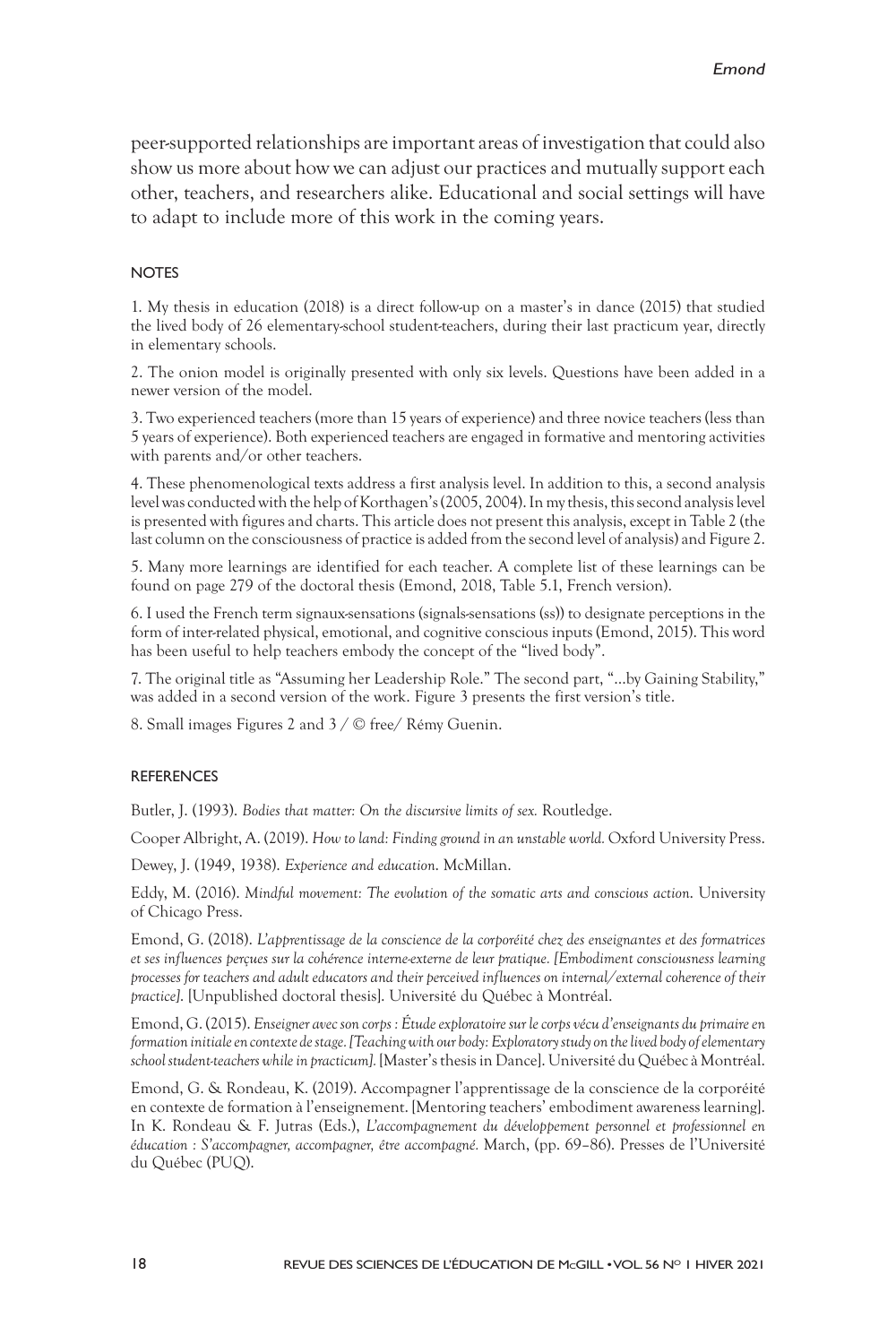#### *TOWARD SOMATIC COHERENCE: FIVE TEACHERS ENGAGED IN EMBODIED...*

Emond, G. & Fortin, S. (2016). Perceptions du corps vécu d'enseignantes-stagiaires au primaire, un outil de cohérence en processus de professionnalisation. [Lived body perceptions among elementary school students-teachers, a coherence tool in the professionalization process]. *Éducation et formation.* e-305, March, 77–86.

Ergas, O. (2017). *Reconstructing "education" through mindful attention: Positioning the mind at the center of curriculum and pedagogy.* Palgrave & McMillan.

Estola, E. & Elbaz-Luwisch, F. (2003). Teaching bodies at work. *Curriculum Studies, 35*(6), 697–719. https://doi.org/10.1080/0022027032000129523

Giles, D. (2010). Developing pathic sensibilities: A critical priority for teacher education programmes. *Teaching and Teacher Education, 26*(8), 1511–1519. https://doi.org/10.1016/j.tate.2010.05.007

Gilligan, C. (1993, 1982). *In a different voice: Psychological theory and women's development, 2nd Ed.* Harvard University Press.

Green, B. & Hopwood, N. (Eds.). (2015). *The body in professional practice, learning and education: Body/ practice.* Springer International.

Hanna, T. (1986). What is somatics? *Somatics: Magazine-Journal of the Bodily Arts and Sciences, V*(4), 4–8.

Hunter, L. (2011). Re-embodying (preservice middle years) teachers? An attempt to reposition the body and its presence in teaching and learning. *Teaching and Teacher Education, 27*(1), 187–200. https://doi.org/10.1016/j.tate.2010.07.016

Johnson, M. (2007). *The meaning of the body: Aesthetic of human understanding.* University of Chicago Press.

Kepner, J. (1993). *Body process: Working with the body in psychotherapy.* Jossey-Bass.

Klein, S. (2008). Holistic reflection in teacher education: Issues and strategies. *Reflective Practice: International and Multidisciplinary Perspectives. 9*(2), 111–121. https://doi.org/10.1080/14623940802005384

Korthagen, F. & Vasalos, A. (2005). Levels in reflection: Core reflection as a means to enhance professional growth. *Teachers and Teaching: Theory and Practice, 11*(1), 47–71. https://doi. org/10.1080/1354060042000337093

Korthagen, F. (2004). In search of the essence of a good teacher: Towards a more holistic approach in teacher education. *Teaching and Teacher Education, 20*(1), 77–97. https://doi.org/10.1016/j. tate.2003.10.002

Lachance, J., Emond, G. & Vinit, F. (2018). Learning to be a sensitive professional: A life-enhancing process grounded in the experience of the body. *Adult Education Quarterly, 69*(1), 24–41. https:// doi.org/10.1177%2F0741713618807752

Miller, J., Nigh, K., Binder, M., Novak, B. & Crowell, S. (Eds.). (2019). *International handbook of holistic education.* Routledge.

Miller, J. & Nigh, K. (Eds.). (2017). *Holistic education and embodied learning (Current perspectives in holistic education).* Information Age Publishing.

Noddings, N. (1984). *Awakening the inner eye intuition in education*. Teachers College Press.

Palmer, P. J. (1998). *The courage to teach: Exploring the inner landscape of a teacher's life.* Jossey-Bass.

Paul, M. (2009). Accompagnement. [Mentoring]. *Recherche et formation, 62,* 91–107 (129–139).

Ragoonaden, K., Emond, G., Rugira, J.-M. & Rondeau, K. (2019, April 6). *Enriching holistic research practices: building mindful research learning communities* [Presentation]. Panel Holistic Education Group, American Educational Research Association (AERA), Toronto, Canada.

Roche, L. & Gal-Petitfaux, N. (2012). La médiation audio-visuelle pour former à l'expérience corporelle de l'enseignant d'EPS en situation de classe. [Audiovisual mediation to help physical education teachers grasp their physical experience in teaching situation]. *STAPS: Revue internationale des sciences du sport et de l'éducation physique, 98*(4). 95–111.

Sheets-Johnstone, M. (2015). Embodiment on trial: A phenomenological understanding. *Continental Philosophy Review, 48*(1), 23–39. https://doi.org/10.1007/S11007-014-9315-Z